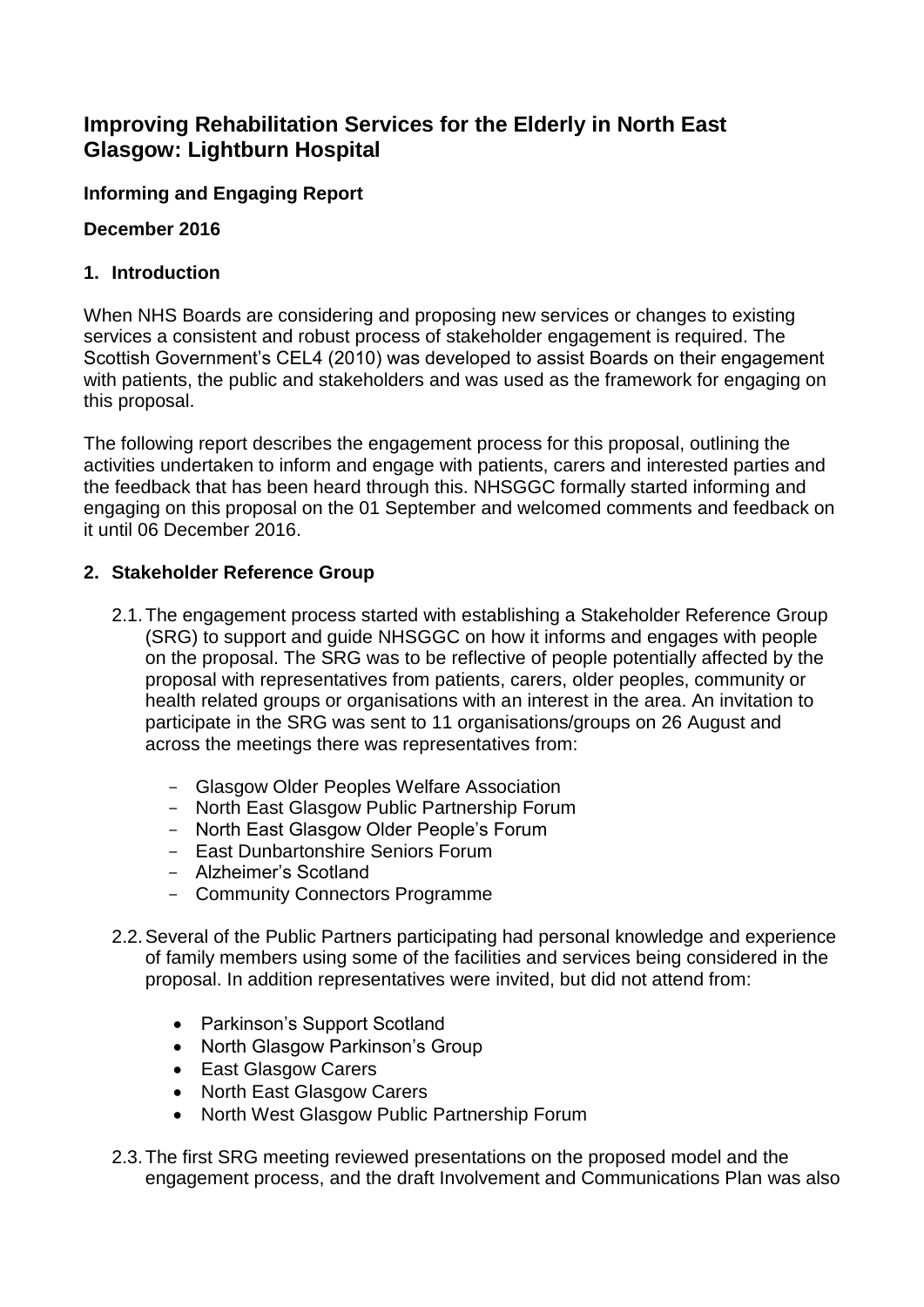tabled for discussion. Feedback and comments shape our thinking on how to inform and engage with people on the proposal. An officer from the Scottish Health Council (SHC) was in attendance and provided feedback about the meeting. The public partners were overall very supportive of the proposal and during discussion points raised included:

- Public's lack of awareness of care home based NHS rehabilitation beds and wider movements towards delivering more community and home-based rehabilitation services for the elderly.
- Access and transfer to the sites using public, personal and ambulance transport and how visitors travelling from the East End of Glasgow to Stobhill might particularly be affected.
- What information materials might be required and how best to publicise and share these.
- 2.4.The second SRG meeting reviewed the content of the draft Information Leaflet, discussed plans for the public events, and the work undertaken to-date on analysing transport. The meeting was held in Stobhill Hospital where several members, who hadn't seen the facilities, visited and were impressed by the inpatient wards and day hospital. An officer from the SHC was in attendance and provided feedback about the meeting. Points raised through discussion at this meeting included:
	- Distribution of the Information Leaflet, the advertising of the public events and alternative arrangements for meetings with local groups if required.
	- Format and content of the public events and how these might be structured to best inform and engage with attendees to encourage participation.
	- The wide catchment area being considered and how transport and access issues varied across it, primarily as a consequence of public transport links to Lightburn and Stobhill.
- 2.5.A third SRG meeting took place to review the public events and feedback heard through the process to date. Public partners were asked to consider the proposal, the engagement undertaken and feedback heard, and to use their experience and local knowledge to appraise options to meet the service model principles (further detail of options review throughout the process can be found in Appendix 1). An officer from the SHC was in attendance and provided feedback about the meeting. Points raised through discussion at this meeting included:
	- The round table discussion at the events had been productive and generated useful information and the summary note was an accurate reflection of the proceedings.
	- That the feedback captured to date had been comprehensive, this initiated further discussion about:
		- How the very elderly, due to their knowledge and perceptions of modern hospitals and care homes, might be more resistant to the proposal; however family and carers who themselves might be older will recognise that it's about providing the best treatment and care for the target population.
		- Access and public transport would predominantly be an issue for a very small number of potential visitors to Stobhill travelling from the east of Glasgow.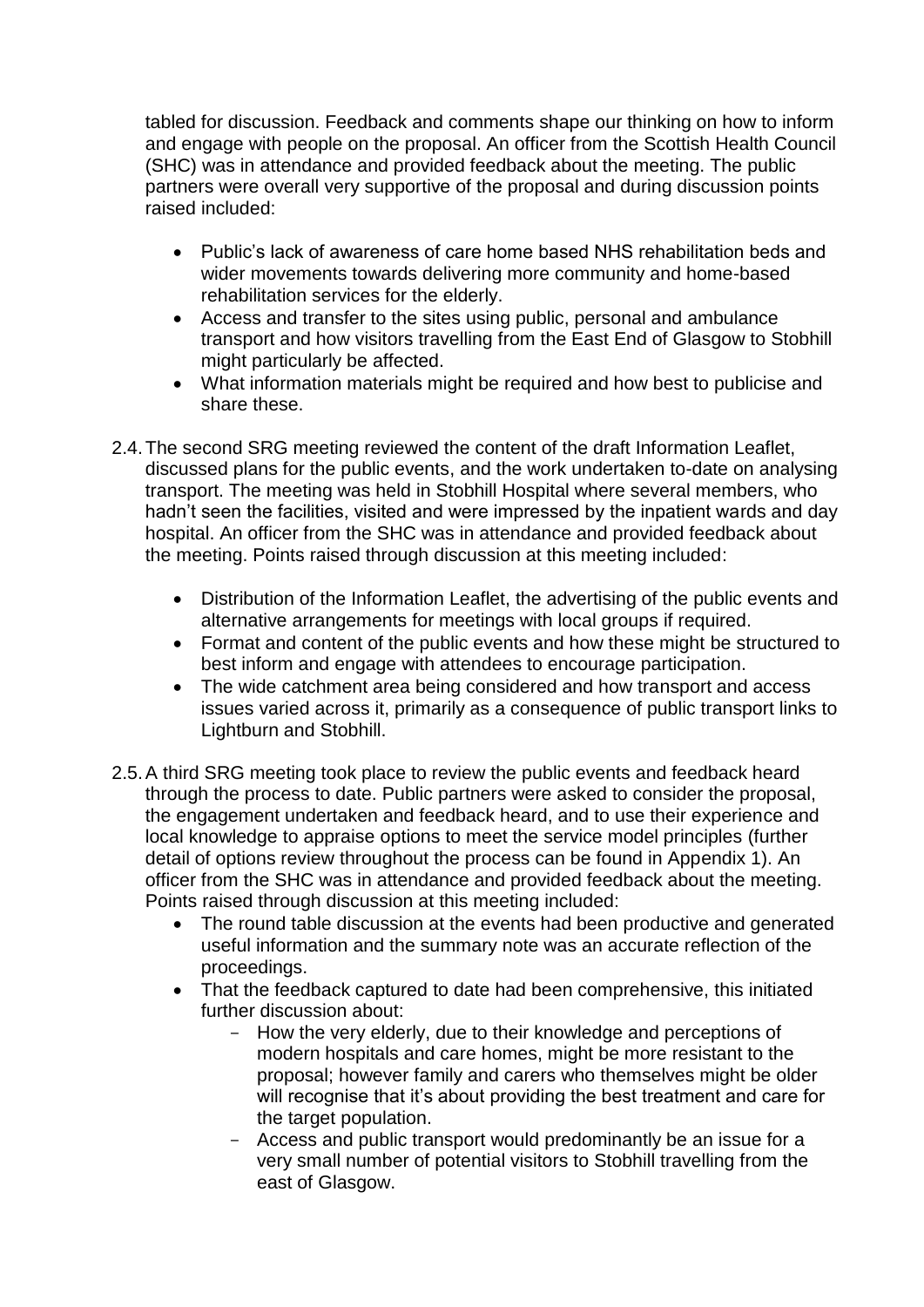- Whether the options and assessment criteria presented at the events and tabled at the meeting were fully understood and had their performance been looked at satisfactorily against the criteria.
- The options and benefits of the proposal were very clear and acceptable to the public partners; however they agreed that more experiential information describing the pathways/journey from a patient's perspective might help with wider public understanding.
- Clarifying the public partner's understanding of the next steps in the process and how their input and feedback would be presented to the Board.

## **3. Informing and Engaging Programme**

The programme of engagement was shaped through discussion with the SRG and a range of methods and materials have been used to engage with and invite feedback from people from across the area. This included:

#### 3.1.Direct correspondence

A letter or email was sent to 249 community contacts from across the area, such as patients, carers, older peoples and health related groups and organisations and community councils. The Glasgow Council for Voluntary Sector database was used to identify 137 local contacts; a further 74 contacts were emailed directly via East Dunbartonshire Voluntary Action; and 38 active Community Councils were identified via local authority websites This correspondence informed them that; the engagement process had started; what activities we were planning; and how to get in touch with the Patient Experience and Public Involvement Manager dedicated to facilitating the process. Correspondence was also sent to Councillors and MSPs from across the area to inform them about the engagement. An update with a copy of the Information Leaflet and a flyer advertising the public events was sent to the same community contacts as before and to councillors and MSPs.

## 3.2.Information Leaflet

In addition to being sent to community groups the Information Leaflet was made available in all public and patient areas in Lightburn Hospital and distributed across GRI elderly inpatient wards. It contained easy to understand information about the proposal with details of how people could get in touch to provide feedback and comments.

## 3.3.MSP Briefing

A briefing session was held for MSPs.

## 3.4.Public Meetings

The Patient Experience and Public Involvement Manger facilitating the engagement process met with and heard feedback from; North East Public Partnership Forum with 13 members in attendance: and the Baillieston Tenants Association with 17 members in attendance.

#### 3.5.Public Events

Two public events were held on Wednesday 2 November in the Fullarton Park Hotel in the East of Glasgow to talk to people about the proposal. They were delivered jointly with the HSCP and consisted of presentations followed by question and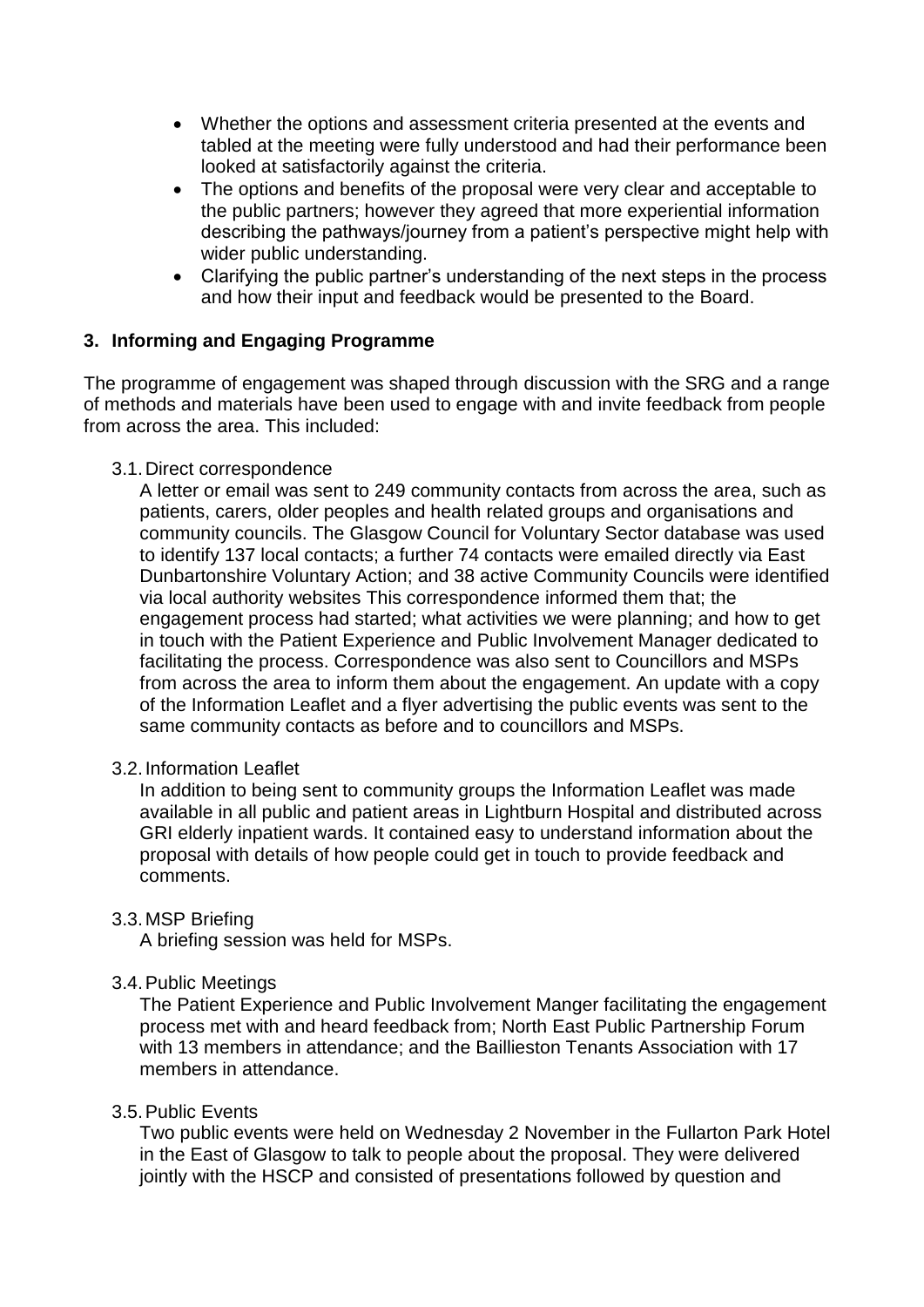answer sessions and round table discussion to enable people to contribute to and feedback on the proposal and options (further detail of options review throughout the process can be found in Appendix 1). At each session senior clinical and AHP staff were available to answer any questions about the proposal. Information was presented about the proposal and how people could help shape the thinking around the options. Details were provided about how the proposed changes and new pathways for elderly rehabilitation would meet goals of providing care in the most appropriate setting by:

- Focussing inpatient acute care on sites with full acute facilities and medical cover
- Developing community beds and rehabilitation teams
- Providing more medically intensive day hospitals with less attendances
- Providing outpatient and Parkinson's services in accessible facilities

The thinking behind the options was outlined for inpatients, day hospital and outpatient services and it was explained how the process of engagement and feedback helps shape the proposal and how it is reported to NHSGGC Board.

The North East Glasgow HSCP presented information about community services for older people and the focus on maintaining their independence, health and wellbeing through access to the right service at the right time. There was also information about the HSCP's vision, to invest East End of Glasgow and work with people to develop a new health and social care hub.

The first session was attended by 23 people including 5 local councillors and 2 representatives from MP/MSPs. The second session was attended by 13 people including 1 local MSP. An officer from the SHC was in attendance at each session and carried out a participant evaluation that found:

- Most people felt they received enough easy to understand information in advance
- More than half agreed that the reasons for the review had been explained clearly.
- More than half felt they had influence over agreeing the criteria for and exploring and suggesting other options.
- Most felt they had the opportunity to ask questions and that these were answered.
- Most felt that they had opportunity to raise issues or concerns about the process and proposal and that their views were listened to

## 3.6.Drop-ins

Three drop-in sessions were held in Lightburn Hospital covering a morning, early evening and afternoon to allow patients, their carers, family and friends to feedback. Twenty-five people ranging from carers, visitors, day hospital and outpatients were engaged with at the sessions.

## 3.7.Movement Disorder Clinics

Letters were sent to 291 patients who currently attend Lightburn consultant and nurse-led outpatient movement disorder clinics. This outlined the proposal and invited patients to feedback with their views.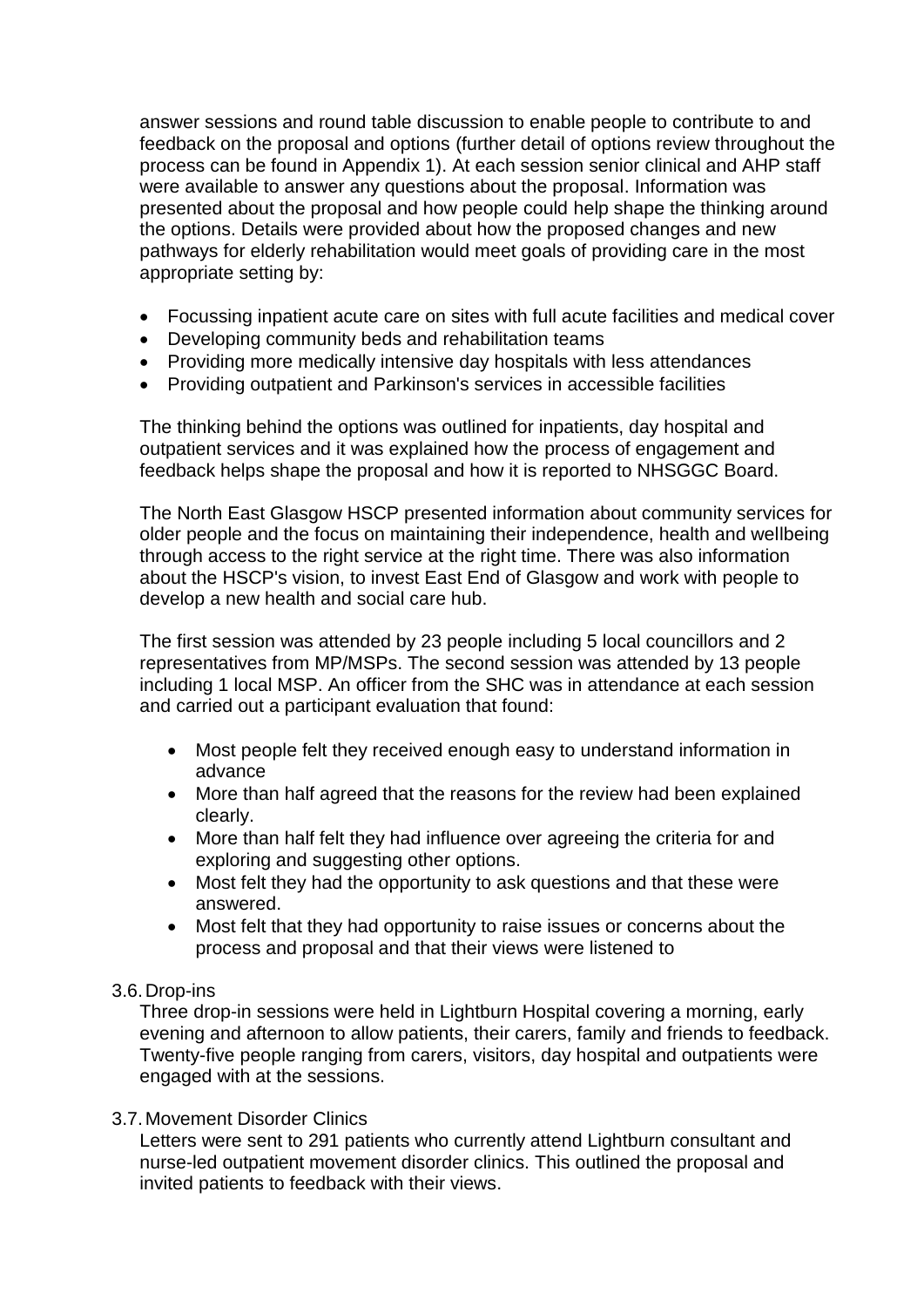## 3.8.Other Communication

Information about the proposal and how people could get involved was available on a dedicated NHSGGC webpage that was subsequently referred to in all printed materials and letters. It was updated regularly to provide an ongoing account of the engagement including; the minutes and papers for the SRG meetings; and the summary note, presentations and information materials for the public events. Corporate Communications issued press releases and provided information about the proposal and public events in the Health News insert within the Evening Times. They also used the NHSGGC Twitter account to promote the website, public events and encourage feedback. A poster was developed and emailed to all North East Sector GP practices for display in waiting areas.

#### 3.9.Public Meeting

A public meeting was held by local MSP NHSGGC attended as an observer as requested. Approximately 70 people attended, a substantial number were NHS staff. Contributors spoke of experiences of using Lightburn Hospital highlighting the excellent care they had received. Concerns were raised about the proposal relating to transport access, the use of care homes, the impact of closing the hospital on the local community and the desire to see a new development on the site.

#### 3.10. Equality and Accessibility

The involvement and engagement was developed to be fully accessible to all communities. Throughout, we used easy to read information, presented in easy to read formats. If required, information could be provided in alternative languages or formats. We used the internet to host papers and information to help make them accessible to a wider population or those who have difficulty in travelling. We ensured that all meeting venues for the stakeholder reference group or for public events were fully accessible. We ensured our engagement did not negatively impact on people based on age, sex, race or any other protected characteristics.

## **4. Feedback, Comments and Concerns Heard**

All feedback, comments and concerns heard throughout the engagement process were captured and collated (see Appendix 2 for summary points of all feedback heard). In addition to the 81 people engaged with directly at events, drop-ins, and public meetings we received feedback from patient and public stakeholders via 20 emails, 1 letter and 11 telephone calls. We also heard feedback from local politicians, groups and organisations via 7 emails and 1 letter. The main themes heard in relation to the proposal were:

## 4.1.Access

For people living in Glasgow's East End, Stobhill Hospital is felt to be a considerable distance away and is difficult to access for those travelling by public transport. People understand that most patients will attend services using ambulance or patient transport, but without access to a car, visitors to Stobhill might be limited when travelling from the East End. Lightburn was largely seen as a local hospital by people from the East End; however some patients and their carers from that area described it as difficult to reach by public transport. The majority of people from across the catchment described the GRI as easy to access by public transport.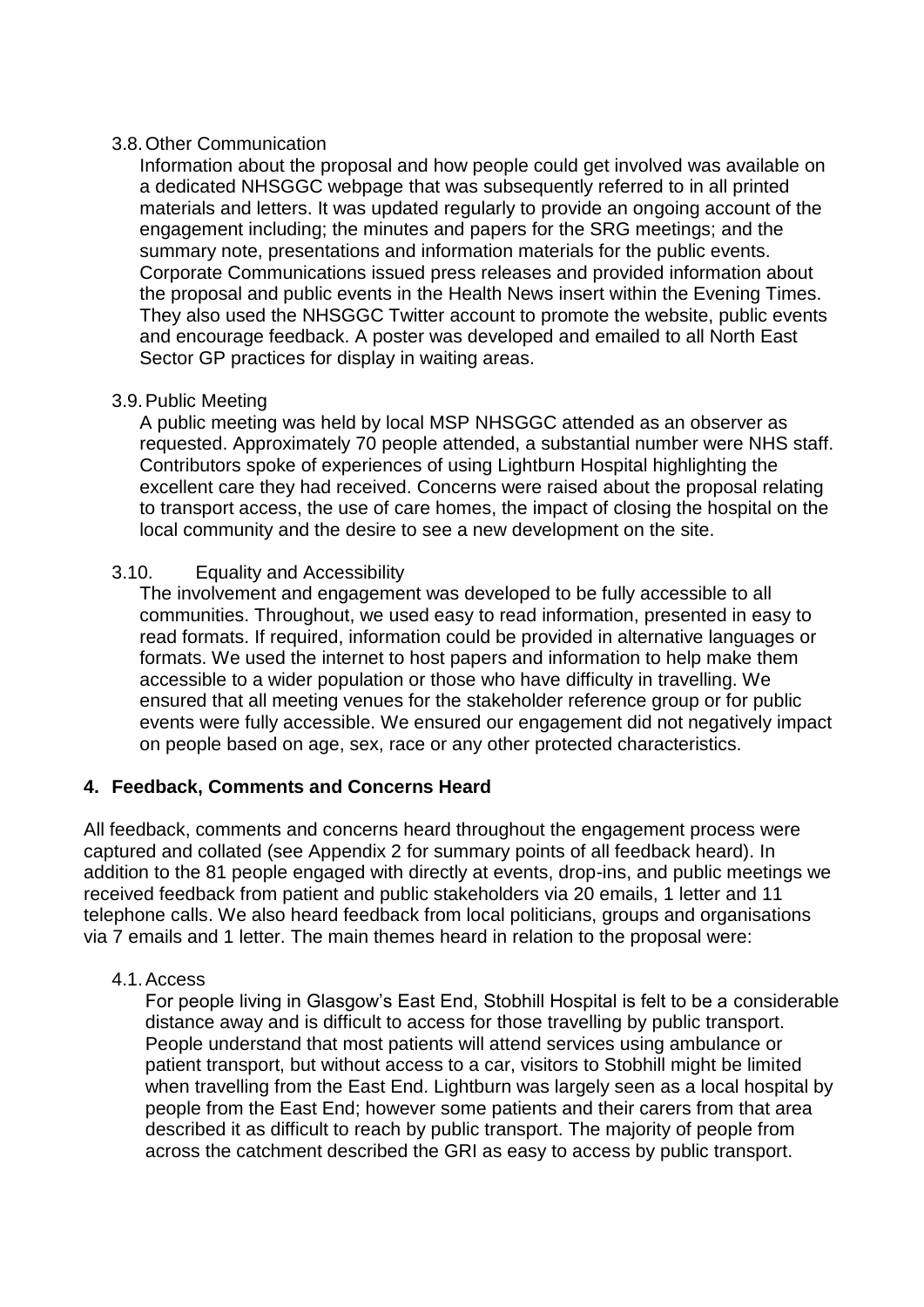#### 4.2.Lack of knowledge about community based services

There is a general lack of awareness of services in place to provide rehabilitation at home or in a more homely setting. People did not understand what we meant by intermediate care, step-up or step down beds, or that these were commissioned and staffed by NHSGGC to provide rehabilitation in a care home setting. People were also unaware of the work at the GRI to assess elderly patients and intervene earlier with a package of care to enable people to return to and receive rehabilitation in their own homes.

### 4.3.Perception of care homes

There is a historical view of care homes not being part of ongoing treatment and care and being the place people go 'when nothing else can be done'. This might lead to resistance in the patient and a stressful experience for families and carers. There were also concerns about incurring or ongoing costs of care provided in care homes.

#### 4.4.Physical Environment

There was feedback from patients and carers that Lightburn was a better environment for elderly patients as it 'did not feel like a hospital' and places like Stobhill were too big and clinical. However, for those that had been to Stobhill they described it positively.

#### 4.5.Level of care

People praised the multidisciplinary team approach at Lightburn and the excellent care provided across all the services. Some people expressed concern that this might change if services and staff were to relocate elsewhere.

#### 4.6.Lack of investment/services in East End

There were concerns that the proposal was a cost cutting exercise and some people expressed a perceived lack of investment in services across the East End; however, people from the area did recognise the GRI as a local hospital. People asked if Lightburn could be invested in to meet the requirements of services clinical needs.

#### 4.7.Movement disorder clinic

To date 13 patients or carers have contacted us and 7 have expressed a preference for the clinic moving to the GRI, with 4 preferring neither wanting it to stay at Lightburn, and 1 preferring Stobhill.

## 4.8.The Proposal

Beyond the concerns expressed, people generally understood the clinical reasons behind the proposal and that we wanted to improve services and care for the elderly across the catchment area. Some carers liked the idea of a 'one stop shop' without having to travel for further investigations and reducing repeat visits.

#### 4.9.Local Politicians Groups and Organisations

Three MSPs, 4 local councillors, Parkinson's UK in Scotland, Save Lightburn Campaign Group and a local housing association submitted correspondence. Two MSPs opposed this and other concurrent proposals, the other correspondence raised a range of issues seen as contrary to this proposal with some including requests for additional information. The issues raised reflected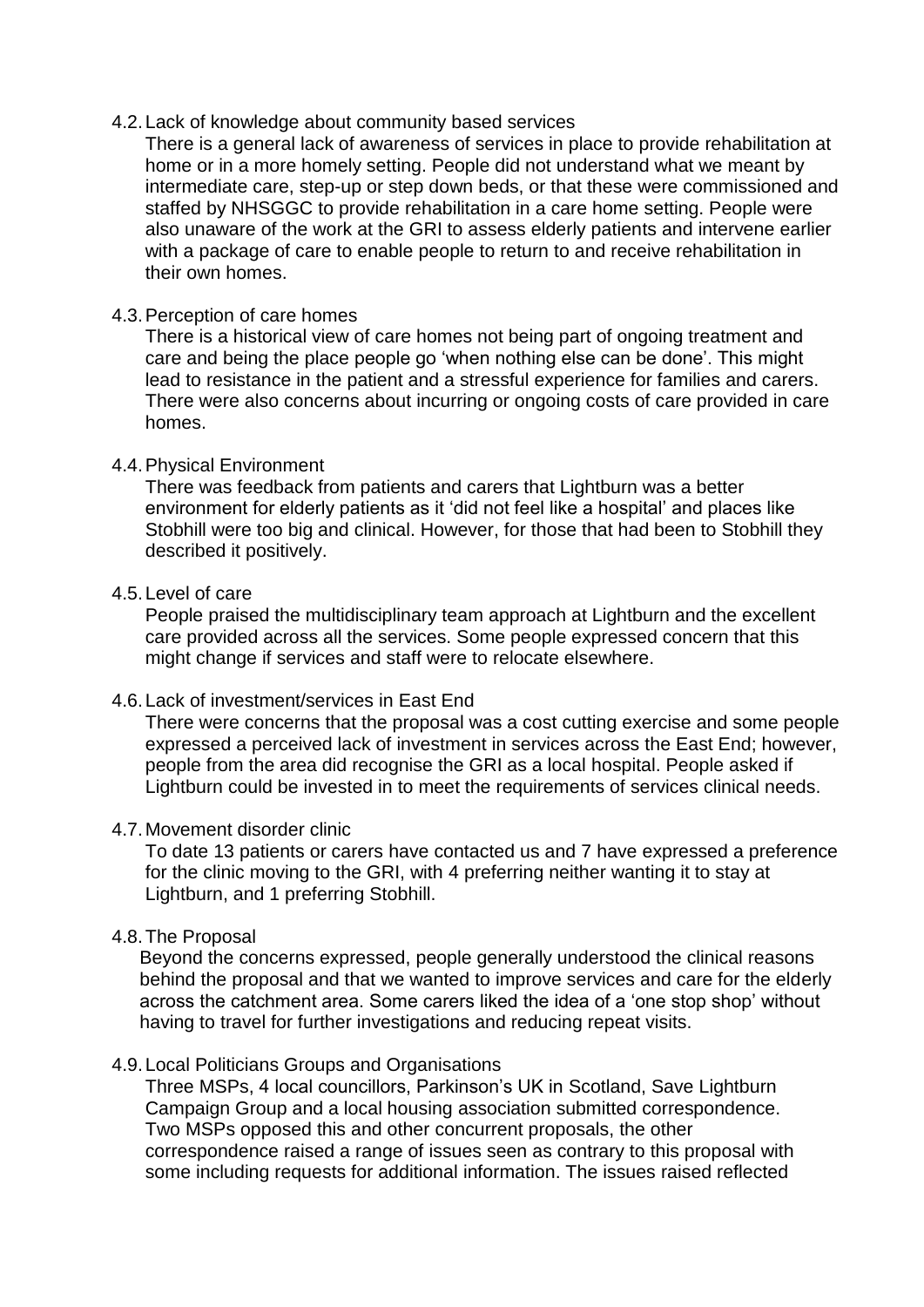those previously mentioned with a focus on the provision of local services, public transport and accessibility to other sites for people in the East End. The requests for additional information mainly called for more detailed descriptors of what the proposed service provision would look like, the effect on the overall provision in the North East and information on costs.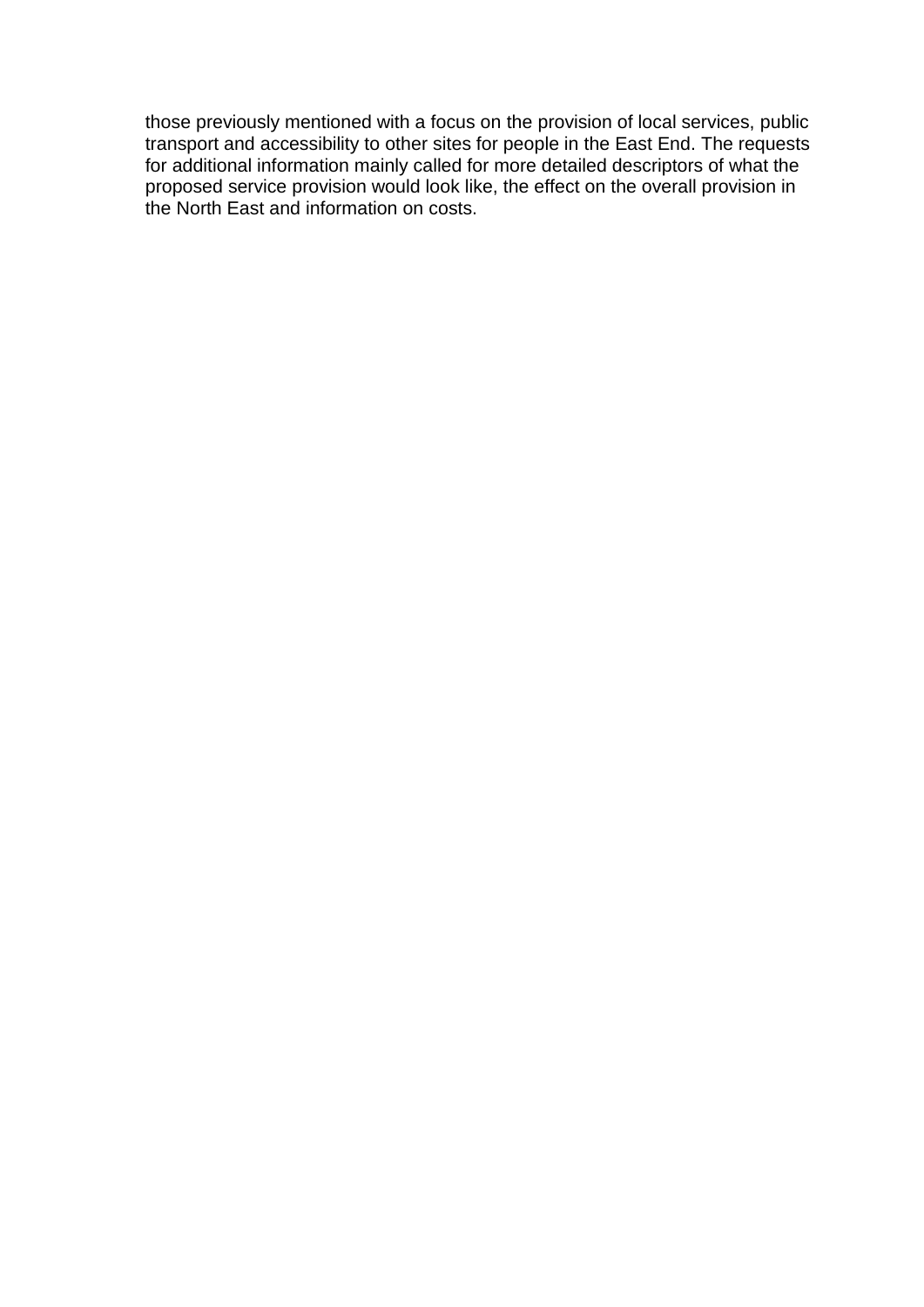## **Appendix 1: Options Review**

At various points during the engagement, the options to meet the proposal's service model principles were raised and discussed with stakeholders.

- 1. The process of engaging on options was discussed during the first SRG meeting when public stakeholders asked about alternatives to what was being proposed. It was made clear, that at this early stage, this was the Board's preferred option with the other being status quo; however other options might be raised during the engagement process and those options would be brought to the SRG for consideration. A Public Partner stated that the SRG had to be realistic, and even as a resident in the East End they would prefer to go to a facility such as Stobhill Hospital to access the full range of services outlined.
- 2. At both public events we presented and provided handouts and other information about the proposal and how people could help shape thinking around the options presented during the event. This included:
	- The current pattern of services and a summary of the previous year's activity at Lightburn Hospital
	- The strategic direction, why the proposal was developed and the proposed new pathways
	- The proposed assessment criteria and tables for reviewing the options for;
		- inpatient beds;
		- day hospital;
		- general outpatients;
		- Parkinson's services.
	- 2.1.The thinking behind the proposal, it's development and options being presented were explained with the criteria that we thought should be used to assess them. We welcomed discussion and comment on the offered options and criteria, asked if there were any alternatives and provided further opportunity to question, comment or present alternative options during the tabletop discussions. The criteria we asked each people to consider against each service area were:
		- Access for patients and visitors
		- Modern Acute Clinical Care
		- Quality of Facilities
		- Strategic Direction;
		- Any other criteria?
	- 2.2.The options we presented and asked people to consider for inpatient beds were:
		- Status quo: beds at GRI, Lightburn, Stobhill with stroke and orthopaedic rehabilitation at Stobhill and GGH respectively.
		- Our proposal: acute beds at GRI, Stobhill with stroke and orthopaedic rehabilitation at Stobhill and GGH respectively. Community beds at Greenfield Park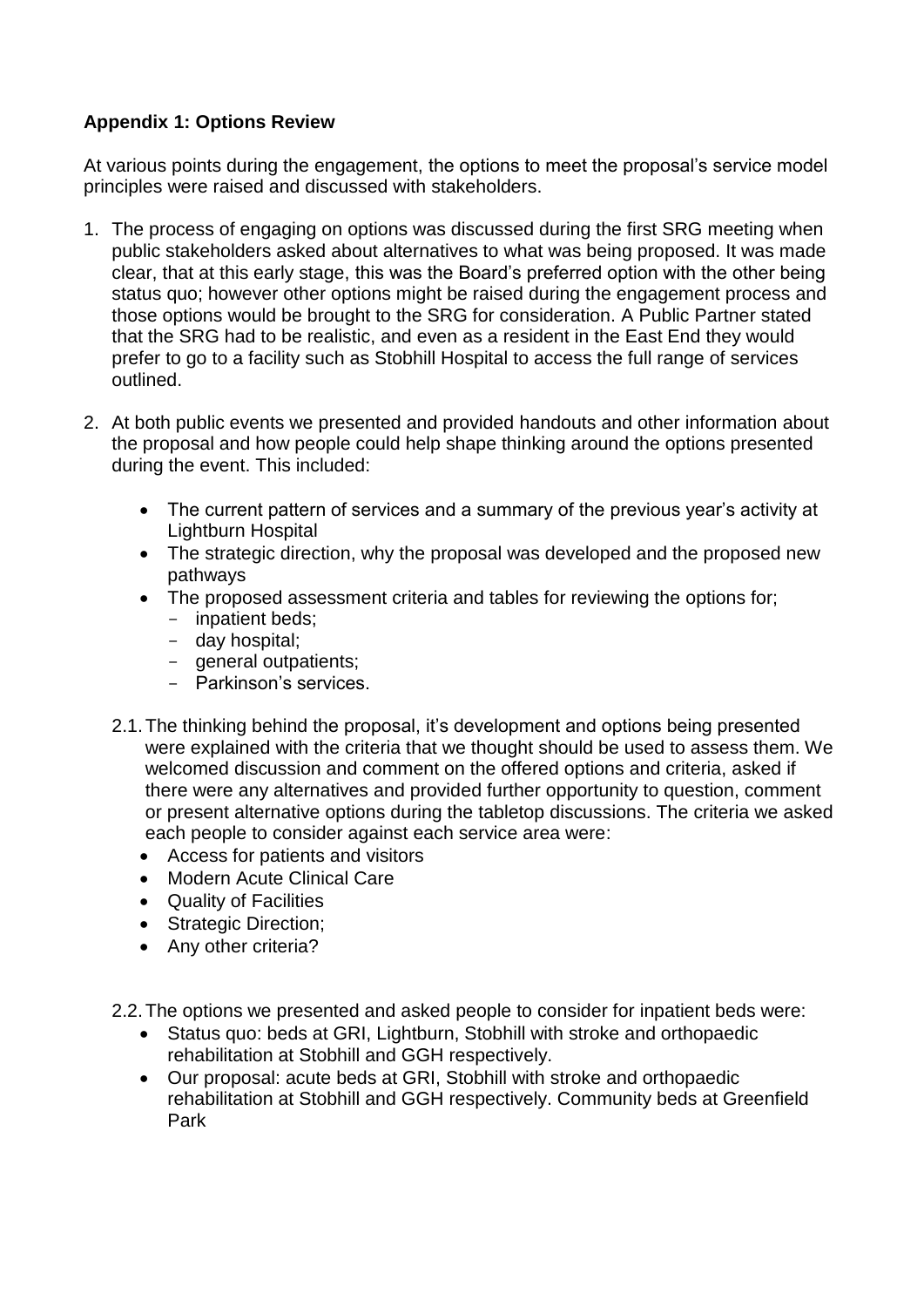- Lightburn community beds: Community Beds at Lightburn: acute beds at GRI, Stobhill with stroke and orthopaedic rehabilitation at Stobhill and GGH respectively.
- No local beds: beds at GRI and Stobhill with stroke and orthopaedic rehabilitation at Stobhill and GGH respectively.
- Any other options?
- 2.3.The options we presented and asked people to consider for the day hospital were:
	- Status quo: day hospital at Lightburn.
	- Our proposal: day hospital at Stobhill
	- Any other options?
- 2.4.The options we presented and asked people to consider for general outpatients were:
	- Status quo: outpatients at Lightburn
	- Outpatients at GRI
	- Outpatients in community facility
	- Outpatients at Stobhill
	- Any other options?
- 2.5.The options we presented and asked people to consider for the Parkinson's clinics were:
	- Status quo: outpatients at Lightburn
	- Outpatients at GRI
	- Outpatients in community facility
	- Outpatients at Stobhill
	- Any other options?
- 2.6.In addition to the clinical services provided at Lightburn there was information and options presented about where the local Parkinson's Support Group might be relocated for their monthly meeting.
- 3. At the third SRG Meeting the Public Partners were asked to review the options with clinical and professional staff who work in the service. Following a review of the feedback to-date the public partners and staff were asked to consider what had been heard and to use their local, personal and professional knowledge and experience to review the options. We explained that this was how we saw elderly rehabilitation service being reprovided for the catchment area. Also a number of options for each service had been looked at and that the assessment criteria had been developed using feedback, such as access for patients and visitors, but that they had to meet local clinical aims, local strategic direction and be deliverable by Acute Services. People's understanding was clarified before we asked them to assess the performance of the options against the criteria, whilst inviting comment, discussion and alternative options during the review.
	- 3.1.Using the options and assessment criteria used for the public events was again used for each service area. A range of points where discussed as part of the review process including: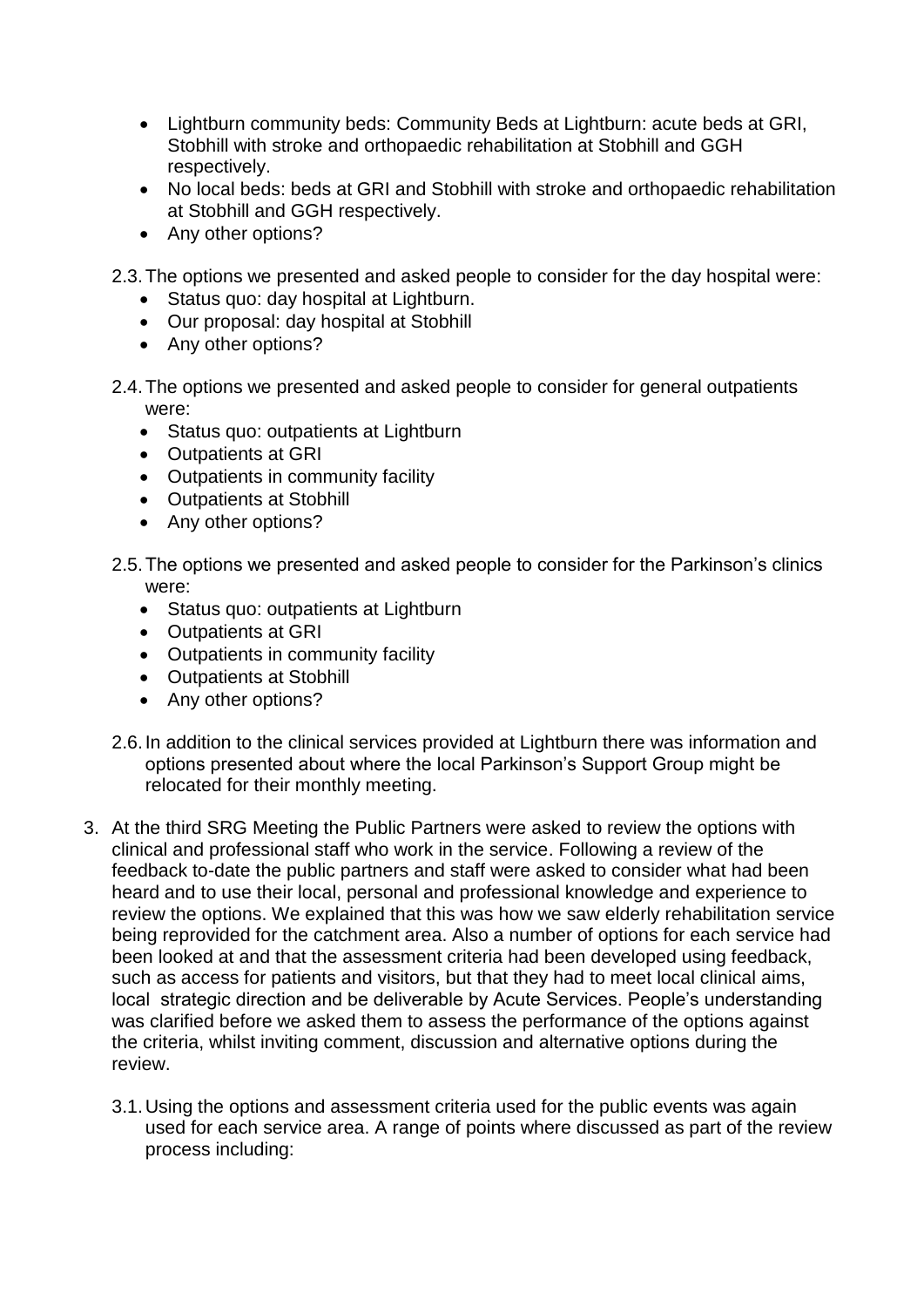- Transport and accessibility with recognition that Stobhill will be more difficult for some visitors from the East End.
- The expected benefits to patients with improved clinical care and access to services meaning a shorter more intensive rehabilitation for inpatients allowing people to return their home or to a care home in their local area sooner.
- That having on-site access to more services for outpatients can improve time to diagnosis and reduce return visits.
- That people might question why these services cannot be provided locally; however physical space, infrastructure and footfall would make some of them unviable.
- The need to illustrate the models more clearly using more experiential patient journeys.
- That there will be resistance to change in some non-affected groups and possibly in the very elderly; however most patients just want the best available treatment.
- That a comparative map illustrating how the North East has relatively good access to a range of acute services and a major hospital in the GRI would be useful.
- The need for a stronger definition of the services provided within care homes and that these are community based NHS services with access to hospital teams
- 3.2.With the exception of the discussion points there was no alternative options tabled and there was unanimous support from the Public Partners for the options presented and the proposal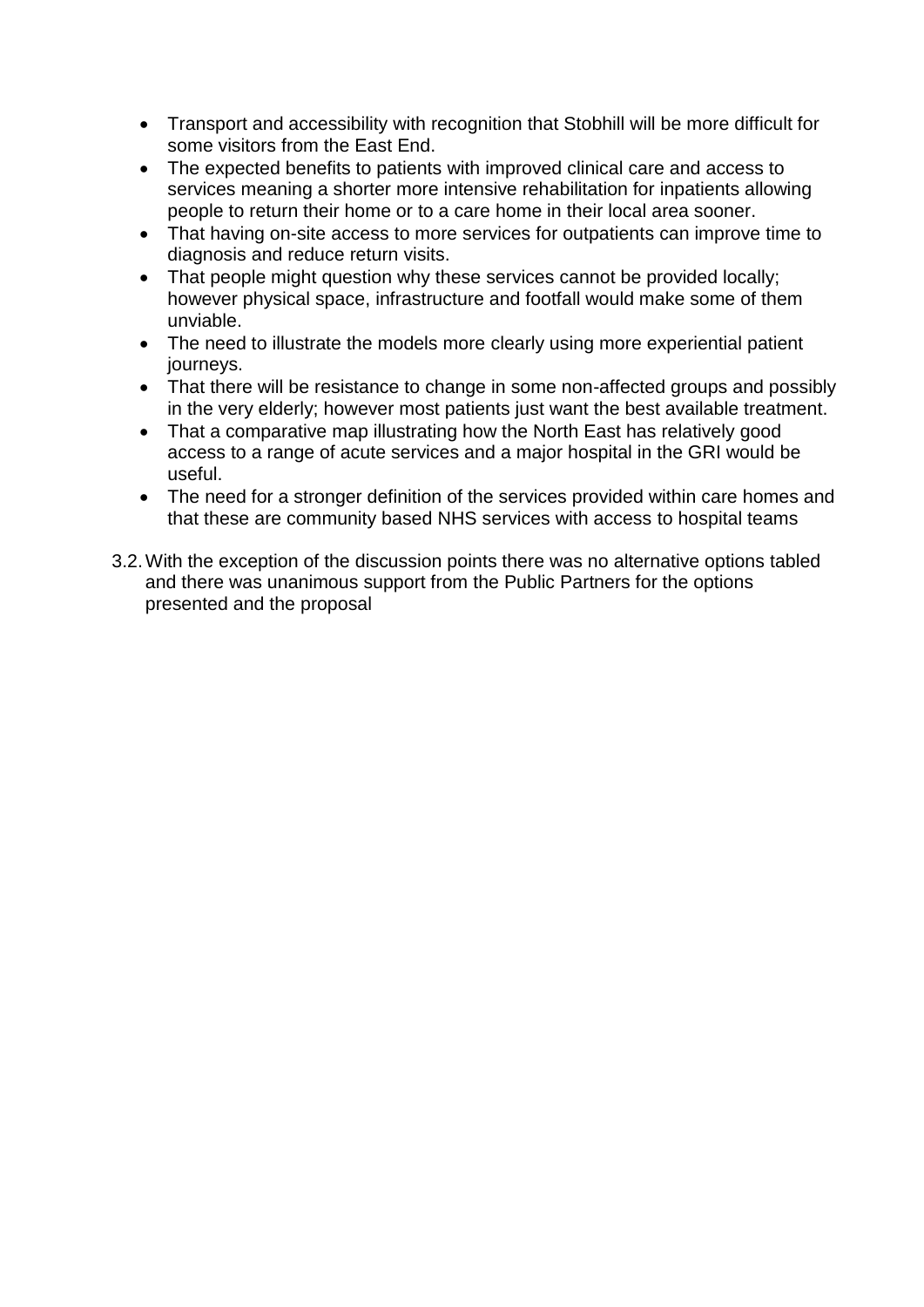#### **Appendix 2: Changes to Rehabilitation Services in North East Glasgow and Lightburn Hospital**

#### **Feedback Summary Points**

The following feedback was heard by NHS Greater Glasgow and Clyde (NHSGGC) when informing and engaging on their proposal about Changes to Rehabilitation Services in North East Glasgow and Lightburn Hospital

| <b>Date</b> | Format               | Response                                                                                                                                                                                                |
|-------------|----------------------|---------------------------------------------------------------------------------------------------------------------------------------------------------------------------------------------------------|
| 08 Sep      | Email                | Lightburn hospital is vital should be retained for easy access rehabilitation                                                                                                                           |
|             |                      | Less hectic than general hospital                                                                                                                                                                       |
|             |                      | Closure will bring more pressure to other services<br>$\overline{\phantom{a}}$                                                                                                                          |
| 19 Sep      | Telephone            | Lightburn is local with good public transport<br>$\qquad \qquad -$                                                                                                                                      |
| 07 Oct      | Telephone            | Lightburn is local with good public transport<br>$\qquad \qquad -$                                                                                                                                      |
|             |                      | Other sites are much harder to get to by public transport.<br>$\qquad \qquad -$                                                                                                                         |
| 13 Oct      | NE PPF               | Stobhill poor access for visitors from East End by public transport<br>$\overline{\phantom{0}}$                                                                                                         |
|             | Meeting              | Need wider involvement in discharge process<br>$\qquad \qquad -$                                                                                                                                        |
|             |                      | Is it a new team for community rehab in home or existing as they are already                                                                                                                            |
|             |                      | stretched                                                                                                                                                                                               |
|             |                      | You can wait a long time for a community based OT assessment, this delays                                                                                                                               |
|             |                      | discharge                                                                                                                                                                                               |
|             |                      | Who pays for home adaptations if required<br>$\overline{\phantom{m}}$                                                                                                                                   |
| 01 Nov      | Baillieston          | Travel to Stobhill is travel too far. A lot of pressure on people to travel further to<br>$\qquad \qquad -$                                                                                             |
|             | Tenants              | other sites.                                                                                                                                                                                            |
|             | Association          | Closure of East End hospitals over the years<br>$\qquad \qquad -$                                                                                                                                       |
|             |                      | Stobhill difficult to access by public transport if not well                                                                                                                                            |
|             |                      | What about the Parkinson's group at Lightburn?<br>$\overline{\phantom{0}}$                                                                                                                              |
| 02 Nov      | <b>Public Events</b> | Public transport issues from East End to Stobhill<br>$\overline{\phantom{a}}$                                                                                                                           |
|             |                      | Added stress and cost to families getting Stobhill<br>$\qquad \qquad -$                                                                                                                                 |
|             |                      | SPT cutting bus services in East End and will affect this<br>$\overline{\phantom{0}}$                                                                                                                   |
|             |                      | People don't want to go into a care home, added stress for patient and family                                                                                                                           |
|             |                      | Where will terminally ill patients go<br>$\overline{\phantom{a}}$                                                                                                                                       |
|             |                      | Will it cost more money to deliver services in the proposal<br>$\overline{\phantom{a}}$                                                                                                                 |
|             |                      | Community housing needs improving to keep people at home longer<br>$\overline{\phantom{a}}$<br>Stobhill is a negative for people in East End so can more be done at the GRI<br>$\overline{\phantom{a}}$ |
|             |                      | Is this about saving money, cost savings<br>$\overline{\phantom{a}}$                                                                                                                                    |
|             |                      | East End is deprived and needs investment and not closure of services<br>$\overline{\phantom{a}}$                                                                                                       |
|             |                      | Are services being deliberately not used and run down to justify the proposal<br>$\qquad \qquad -$                                                                                                      |
|             |                      | Ambulance transport already issue at Lightburn, will it be worse at Stobhill<br>$\qquad \qquad -$                                                                                                       |
|             |                      | Previously a major service change, why not now                                                                                                                                                          |
|             |                      | Stobhill sounds nice, but too difficult to get to                                                                                                                                                       |
|             |                      | If guarantees of patient transport to and from Stobhill it would be okay<br>$\overline{\phantom{0}}$                                                                                                    |
|             |                      | What types of beds are they in Care Homes, what are acute and what are                                                                                                                                  |
|             |                      | community                                                                                                                                                                                               |
|             |                      | Who is staffing care homes, is it the clinical and nursing staff from acute services                                                                                                                    |
|             |                      | People have a negative view of care homes                                                                                                                                                               |
|             |                      | There needs to be follow-up post discharge to keep people at home                                                                                                                                       |
|             |                      | Are the step-down beds local                                                                                                                                                                            |
|             |                      | Lightburn is local and the environment is therapeutic                                                                                                                                                   |
|             |                      | Can Lightburn be used to supplement the proposal                                                                                                                                                        |
|             |                      | What about costs associated with care homes, do people to have to pay, will they<br>$\qquad \qquad -$                                                                                                   |
|             |                      | lose welfare payments                                                                                                                                                                                   |
|             |                      | Is there enough staff in care homes                                                                                                                                                                     |
|             |                      | Can Cordia staff come into care homes to help with the transition back to home<br>$\overline{\phantom{0}}$                                                                                              |
|             |                      | Parkhead Hub not useful in the context of this proposal                                                                                                                                                 |
|             |                      | Has the decision already been made<br>$\overline{\phantom{0}}$                                                                                                                                          |
|             |                      | Why not invest in Lightburn                                                                                                                                                                             |
|             |                      | Can the money saved not be used to invest in Lightburn<br>$\overline{\phantom{a}}$                                                                                                                      |
| 15 Nov      | Lightburn            | Carer, came by care, first time here, local to family member, its local to people in<br>$\overline{\phantom{a}}$                                                                                        |
|             | Drop-in              | the area                                                                                                                                                                                                |
|             |                      | Patient at clinic, visited people here also, care is marvellous here, never been to<br>$\overline{a}$                                                                                                   |
|             |                      | Stobhill so cannot compare<br>Outpatient, been previously, son brought by car as difficult to get here by public<br>-                                                                                   |
|             |                      | transport, nicer atmosphere than GRI, Stobhill is impressive                                                                                                                                            |
|             |                      | Carer, came with family member by taxi, Stobhill is easier to get to and nicer, less<br>-                                                                                                               |
|             |                      | appointments would be better                                                                                                                                                                            |
|             |                      | Here with family member, came by taxi as two buses, if more can be done on one                                                                                                                          |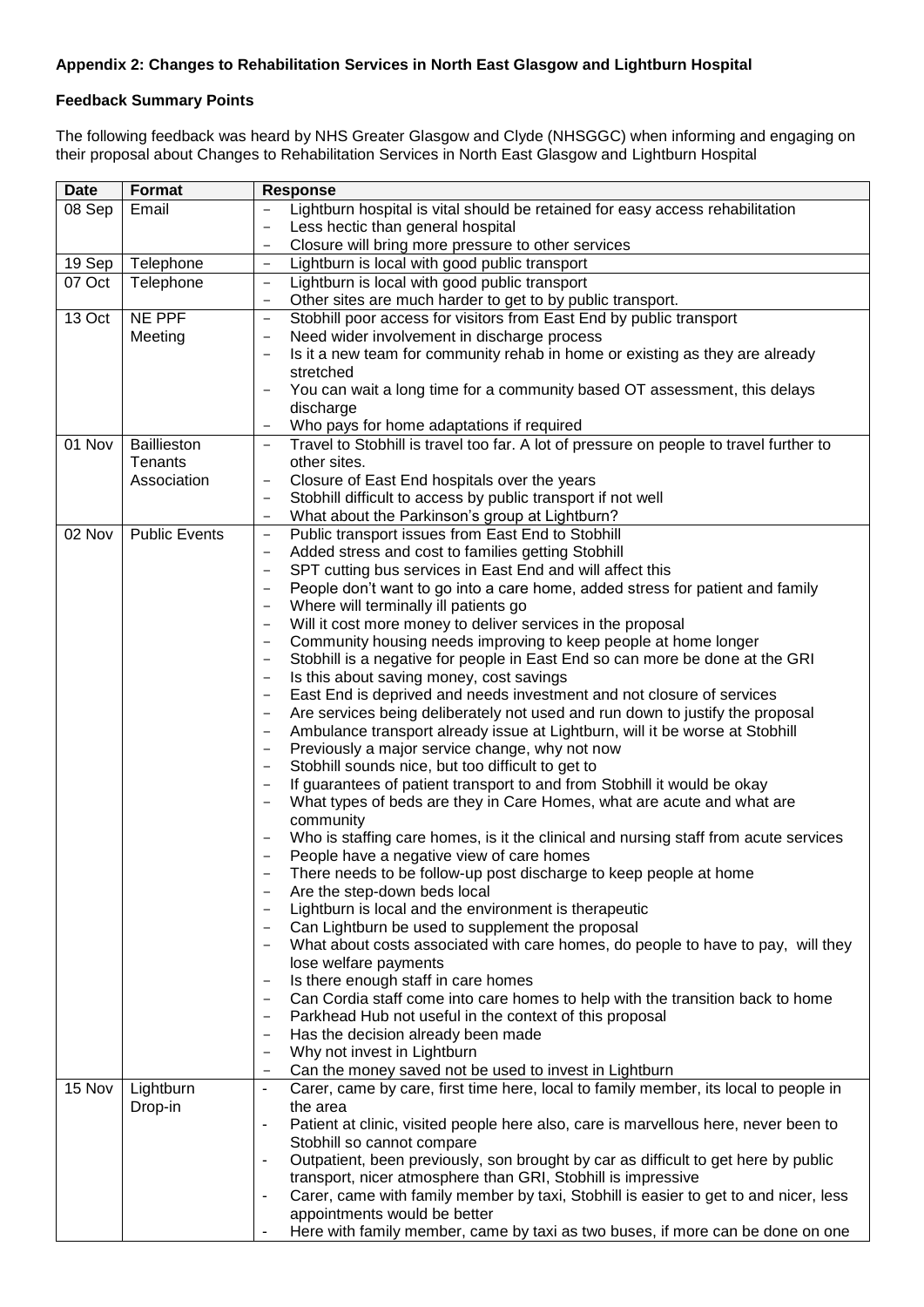|                  |                 | site then better                                                                                                                                                                         |
|------------------|-----------------|------------------------------------------------------------------------------------------------------------------------------------------------------------------------------------------|
|                  |                 | Patient and partner, been before and come by patient transport as bus too difficult,                                                                                                     |
|                  |                 | been to Stobhill for scans so doing more on one site would be better                                                                                                                     |
|                  |                 | Day hospital patients, came by patient transport, Stobhill is nice new hospital,<br>$\overline{\phantom{a}}$                                                                             |
|                  |                 | Lightburn environment is nicer, staff here are very good, like coming more often as                                                                                                      |
|                  |                 | feel secure, many isolated at home                                                                                                                                                       |
|                  |                 | Carer, came by car, Stobhill is easier to get to, idea of one stop shop sounds better<br>$\overline{\phantom{a}}$                                                                        |
|                  |                 | Visitor, been several times, came by car, personally would want better facilities,<br>$\overline{\phantom{a}}$                                                                           |
|                  |                 | already attend appointments across the city                                                                                                                                              |
|                  |                 | Carer, came by car, for older people less travelling is better either to sites or<br>$\qquad \qquad \blacksquare$                                                                        |
|                  |                 | multiple appointments, GRI is a local hospital                                                                                                                                           |
|                  |                 | Patient and partner, drove here for Parkinson's clinic. Would prefer GRI, Stobhill<br>$\qquad \qquad \blacksquare$                                                                       |
|                  |                 | just as easy to get to as here                                                                                                                                                           |
| 15 Nov           | Email           | Valued and needed local hospital<br>$\overline{\phantom{a}}$                                                                                                                             |
|                  |                 | Promised it would not be closed<br>$\qquad \qquad \blacksquare$                                                                                                                          |
|                  |                 | Transport to other sites is difficult                                                                                                                                                    |
| 18 Nov           | Email           | Parkinson's service at Lightburn makes a big difference compared to big hospitals<br>$\overline{\phantom{a}}$                                                                            |
| 28 Nov           | Movement        | Does not want Parkinson's clinic to move from Lightburn.<br>$\overline{\phantom{a}}$                                                                                                     |
|                  | Disorder Clinic | Does not want closure but if so GRI preferred<br>$\overline{\phantom{a}}$                                                                                                                |
|                  | Feedback        | Prefer Lightburn but GRI better than Stobhill<br>$\overline{\phantom{a}}$                                                                                                                |
|                  |                 | Prefer the GRI over Stobhill<br>$\blacksquare$                                                                                                                                           |
|                  |                 | Would prefer it to stay at Lightburn<br>$\overline{\phantom{a}}$                                                                                                                         |
|                  |                 | Prefer the GRI over Stobhill<br>$\blacksquare$                                                                                                                                           |
|                  |                 | Prefer Stobhill as closer<br>$\blacksquare$                                                                                                                                              |
|                  |                 | Would prefer investment to make Lightburn more modern<br>$\overline{\phantom{a}}$                                                                                                        |
|                  |                 | Happy with Lightburn<br>$\overline{\phantom{a}}$                                                                                                                                         |
|                  |                 | Prefer the GRI over Stobhill<br>$\blacksquare$                                                                                                                                           |
| 29 Nov<br>29 Nov | Email<br>Email  | Local and valued community facility<br>$\overline{\phantom{a}}$                                                                                                                          |
|                  |                 | High quality care at Lightburn<br>$\overline{\phantom{a}}$<br>Valued local facility                                                                                                      |
|                  |                 | $\overline{\phantom{a}}$<br>Stobhill difficult to reach by public transport                                                                                                              |
|                  |                 | $\overline{\phantom{a}}$<br>Should money have been spent on Lightburn post previous proposal<br>$\overline{\phantom{a}}$                                                                 |
|                  |                 | Can the sight be redeveloped to meet proposal's aims                                                                                                                                     |
| 29 Nov           | Email           | Lightburn is an excellent local facility, very good staff and high standard of care<br>$\blacksquare$                                                                                    |
| 30 Nov           | Email           | Five emails with same content received:                                                                                                                                                  |
|                  |                 | Previously saved by Scottish Government, no fundamental change since then, or<br>$\blacksquare$                                                                                          |
|                  |                 | any investment in Lightburn                                                                                                                                                              |
|                  |                 | Local hospital and in-line with national policy to have local services                                                                                                                   |
|                  |                 | Stobhill not accessible by public transport to people in East End                                                                                                                        |
|                  |                 | East End has poor health status and needs services<br>$\overline{a}$                                                                                                                     |
|                  |                 |                                                                                                                                                                                          |
|                  |                 | $\overline{\phantom{a}}$                                                                                                                                                                 |
|                  |                 | What are plans for local Parkinson's services<br>$\blacksquare$                                                                                                                          |
|                  |                 | No timescale for Parkhead Hub and can Lightburn site be used for this<br>$\blacksquare$                                                                                                  |
|                  |                 | How will the loss of 56 beds affect the local community                                                                                                                                  |
| 30 Nov           | Email           | Care homes not a suitable alternative, will patients face costs for using them<br>Movement disorder service at Lightburn exceptional, could not be relocated<br>$\overline{\phantom{a}}$ |
|                  |                 | elsewhere                                                                                                                                                                                |
| 01 Dec           | Email           | Valuable local hospital, provides excellent care to<br>$\overline{\phantom{a}}$                                                                                                          |
|                  |                 | East End has health inequalities, more cost to travel to Stobhill, less accessible                                                                                                       |
|                  |                 | and takes more time                                                                                                                                                                      |
|                  |                 | No change since 2011 proposal, no investment, can Lightburn site be invested in<br>$\blacksquare$                                                                                        |
|                  |                 | and used to for other means                                                                                                                                                              |
|                  |                 | Is there a plan for the provision of outpatient services, will these be a permanent<br>$\overline{\phantom{a}}$                                                                          |
|                  |                 | solution                                                                                                                                                                                 |
|                  |                 | Loss of 56 beds, cannot cope with volume of patients and targets missed, will this<br>$\blacksquare$                                                                                     |
|                  |                 | add to this                                                                                                                                                                              |
|                  |                 | No investment in the East End                                                                                                                                                            |
| 02 Dec           | Email           | Vital local service, plays huge part in the community, Health Board should invest in<br>$\blacksquare$                                                                                   |
|                  |                 | Lightburn                                                                                                                                                                                |
| 02 Dec           | Email           | No investment in Lightburn following previous proposal has raised concerns<br>$\overline{\phantom{a}}$                                                                                   |
|                  |                 | Should invest in Lightburn site as hub<br>$\overline{\phantom{a}}$                                                                                                                       |
|                  |                 | Excellent care and people have confidence in staff at Lightburn<br>$\blacksquare$                                                                                                        |
| 05 Dec           | Email           | Local community hospital in-line with national policy<br>$\overline{\phantom{a}}$                                                                                                        |
|                  |                 | No fundamental change since previous proposals<br>$\overline{\phantom{a}}$                                                                                                               |
|                  |                 | Stobhill difficult to access                                                                                                                                                             |
|                  |                 | Plans for local Parkinson's group<br>$\overline{\phantom{a}}$<br>No approval for Parkhead Hub proposal<br>$\overline{\phantom{a}}$                                                       |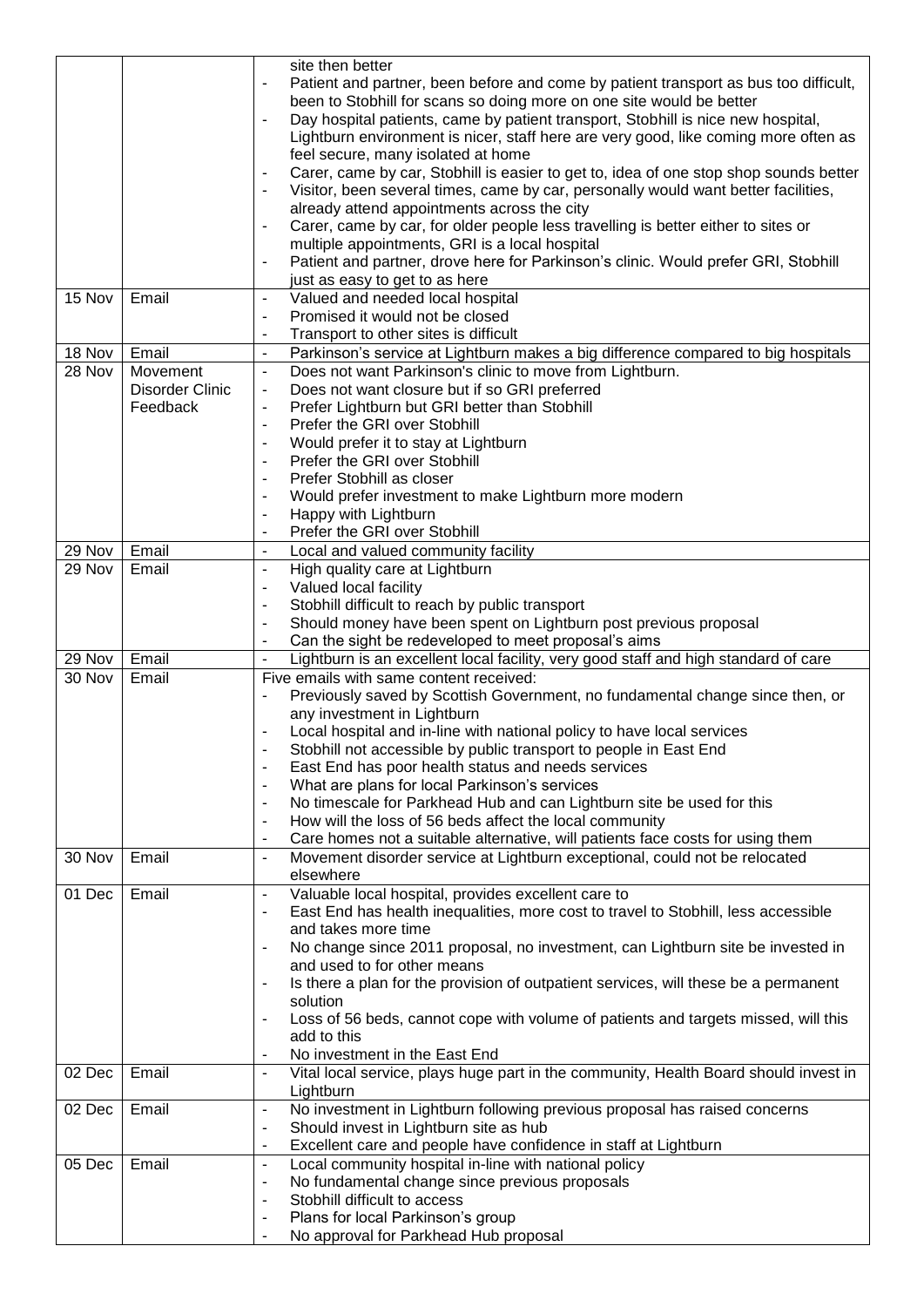|        |                | $\overline{\phantom{a}}$     | If a clinical case then why is Lightburn still being used                                                                                                           |
|--------|----------------|------------------------------|---------------------------------------------------------------------------------------------------------------------------------------------------------------------|
|        |                |                              | No investment in Lightburn                                                                                                                                          |
|        |                | $\blacksquare$               | Health inequalities in East End require investment                                                                                                                  |
|        |                | $\overline{a}$               | Perception of care homes and potential charges for use                                                                                                              |
|        |                | $\blacksquare$               | Who provides personal and clinical care in care homes                                                                                                               |
|        |                | $\overline{\phantom{a}}$     | Local housing is not suitable for older people                                                                                                                      |
|        |                | $\overline{\phantom{a}}$     | Ward environment is better to prevent isolation, and safer e.g. falls                                                                                               |
|        |                | $\overline{a}$               | If model currently working without access to other services e.g. scans then why                                                                                     |
|        |                | $\qquad \qquad \blacksquare$ | change it<br>This is about cost saving                                                                                                                              |
|        |                | $\overline{a}$               | Where are care homes situated and will the medical staff spend more time                                                                                            |
|        |                |                              | travelling                                                                                                                                                          |
|        |                | $\overline{\phantom{a}}$     | Lightburn needs upgrading as has staff and services in situ                                                                                                         |
|        |                |                              | There is lack of support to keep people at home                                                                                                                     |
|        |                |                              | Family carers are not valued                                                                                                                                        |
|        |                | $\overline{a}$               | Benefits can be stopped with extended periods in hospital or care homes                                                                                             |
| 05 Dec | Email          | $\blacksquare$               | What is the possibility and timescale for Parkhead Hub, would it not be better to                                                                                   |
|        |                |                              | and more cost effective to invest in Lightburn                                                                                                                      |
|        |                | ÷,                           | Where will Parkinson's patients go and has transport been investigated                                                                                              |
|        |                | -                            | Who has made the decision to close the hospital, have doctors nurses etc been                                                                                       |
|        |                |                              | involved in process                                                                                                                                                 |
| 06 Dec | Email          | $\overline{\phantom{a}}$     | Lightburn provides excellent quality care locally                                                                                                                   |
|        |                | ÷,                           | Stobhill is difficult to access                                                                                                                                     |
|        |                | -                            | There has been no investment in Lightburn since previous proposal                                                                                                   |
|        |                | $\overline{\phantom{a}}$     | Lightburn site should be invested in and used more                                                                                                                  |
| 20 Nov | Correspondence | $\overline{\phantom{a}}$     | Response from Anas Sarwar MSP                                                                                                                                       |
|        |                | ÷,                           | No good clinical reason for any of the proposals, changes should be submit to the                                                                                   |
|        |                |                              | cabinet secretary for decision                                                                                                                                      |
| 05 Dec | Correspondence | $\blacksquare$               | Response from Ivan McKee MSP                                                                                                                                        |
|        |                | -                            | The existence of Lightburn is consistent with policy of keeping services as local as                                                                                |
|        |                |                              | possible                                                                                                                                                            |
|        |                | -                            | Lightburn is regarded as a valuable local facility by the local community                                                                                           |
|        |                |                              | Lightburn fulfils a particular need, generated by the socio-economic profile of the                                                                                 |
|        |                |                              | area, for health care services to be available locally                                                                                                              |
|        |                |                              | Lightburn removes barriers and disincentives which patients would encounter if<br>required to attend a large acute hospital some distance away. It optimises access |
|        |                |                              | to health care in a deprived community                                                                                                                              |
|        |                |                              | Local services such as those at Lightburn, provide the most effective rehabilitation                                                                                |
|        |                |                              | Facilities like Lightburn prevent inappropriate admissions to acute hospital                                                                                        |
|        |                | ÷,                           | The benefits to patients, of the closure of Lightburn, are neither clear nor                                                                                        |
|        |                |                              | compelling.                                                                                                                                                         |
|        |                | $\overline{a}$               | What transport arrangements are in place for patients to attend day hospital                                                                                        |
|        |                |                              | sessions in Stobhill?                                                                                                                                               |
|        |                | $\overline{\phantom{a}}$     | What are the plans for outpatient services prior to the completion of the envisaged                                                                                 |
|        |                |                              | community health hub?                                                                                                                                               |
|        |                |                              | What guarantees are there that the community health hub will be completed, and                                                                                      |
|        |                |                              | what is the planned timescale?                                                                                                                                      |
|        |                | -                            | NHSGGC has stated that, from a clinical perspective, all of the patients currently                                                                                  |
|        |                |                              | in Lightburn would be better served in an alternative setting, either transferred to                                                                                |
|        |                |                              | their own homes, transferred to a care home, or transferred to an acute hospital.                                                                                   |
|        |                |                              | Can the Health Board state how many of the current patients in Lightburn would be<br>transferred to each of those destinations were Lightburn to be closed?         |
|        |                | $\qquad \qquad \blacksquare$ | How does the Board plan to manage the loss of 56 inpatient beds?                                                                                                    |
|        |                | $\overline{a}$               | For the patients for who transfer to their own home is the best solution why is this                                                                                |
|        |                |                              | not being enacted already?                                                                                                                                          |
|        |                | $\overline{\phantom{a}}$     | What support will be in place for those patients and their families?                                                                                                |
|        |                | -                            | One of the arguments for relocation of Inpatients to an acute hospital is the                                                                                       |
|        |                |                              | provision of other medical services which are not currently available at Lightburn.                                                                                 |
|        |                |                              | Can the NHSGGC state how many times inpatients at Lightburn were required to                                                                                        |
|        |                |                              | access these services over the past year?                                                                                                                           |
|        |                | $\overline{a}$               | For those patients that transfer to a care home, what are measures will be in place                                                                                 |
|        |                |                              | to ensure decisions regarding discharge home are determined by the patient's                                                                                        |
|        |                |                              | clinical needs, rather than the care home's financial considerations?                                                                                               |
|        |                | $\qquad \qquad \blacksquare$ | What assessment has been done in respect of visitors to Lightburn, their current                                                                                    |
|        |                |                              | modes of transport, and how transfer to Gartnavel or Stobhill will impact on this?                                                                                  |
|        |                | -                            | What provisions are being put in place to support Parkinson's patients prior to the                                                                                 |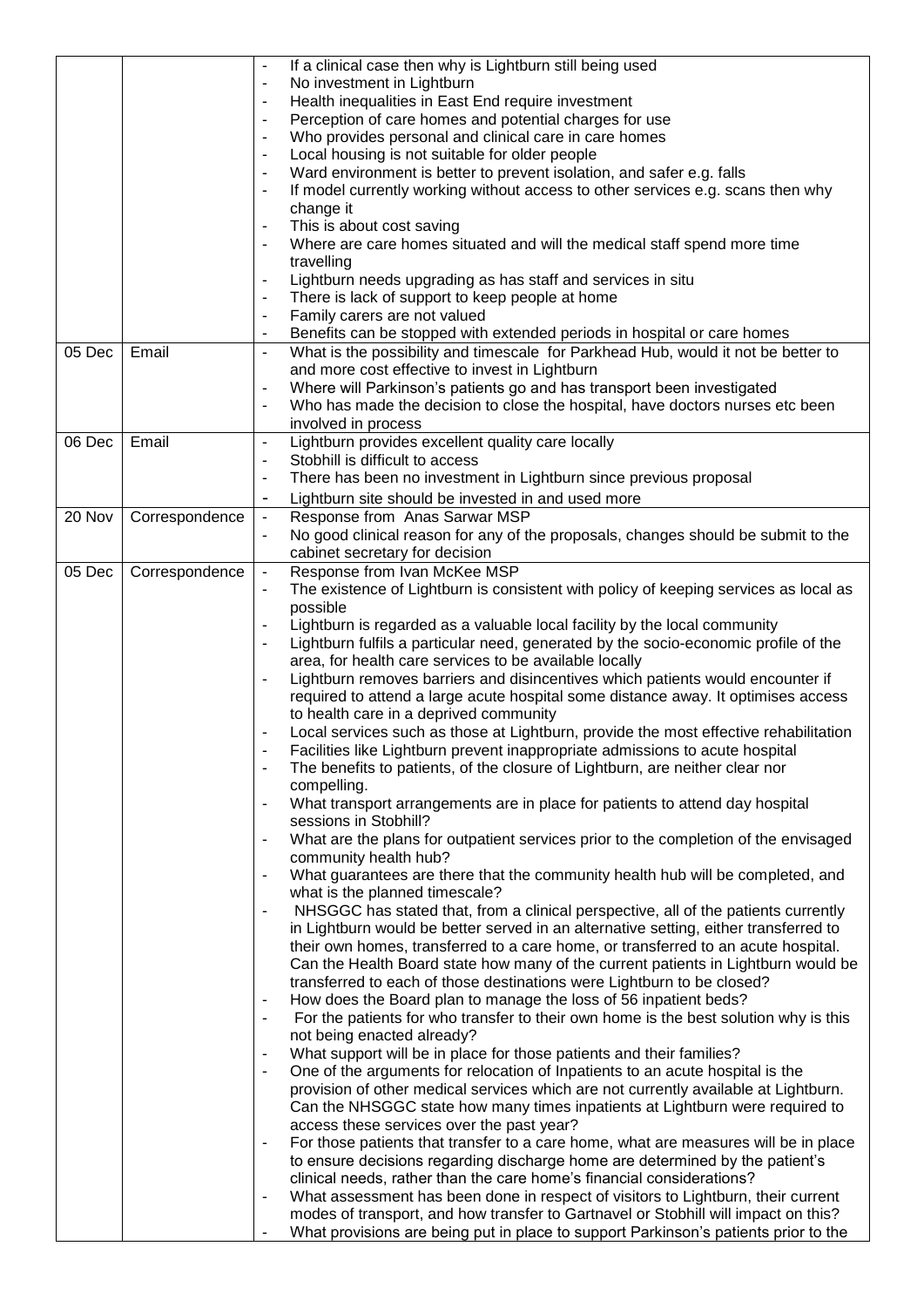|        |                | completion of the community health hub?                                                                                                                                                    |
|--------|----------------|--------------------------------------------------------------------------------------------------------------------------------------------------------------------------------------------|
|        |                | One of the stated aims of National Clinical Strategy is to work to reduce health                                                                                                           |
|        |                | inequalities. Three of the four lowest SIMD codes in all of Scotland lie within the                                                                                                        |
|        |                | immediate vicinity of Lightburn. Can the NHSGGC explain how reducing levels of                                                                                                             |
|        |                | health care provision in the most deprived communities in Scotland helps to reduce                                                                                                         |
|        |                | health inequalities?                                                                                                                                                                       |
|        |                | What is the Health Boards estimate of cost savings which can be made by the                                                                                                                |
|        |                | closure of Lightburn Hospital, taking into account the cost of patients spending                                                                                                           |
|        |                | longer in more expensive acute hospitals?                                                                                                                                                  |
|        |                | What is the resale value of the Lightburn site?<br>$\blacksquare$                                                                                                                          |
|        |                | What is the resale value of the Parkhead site, currently identified as the potential                                                                                                       |
|        |                | site for the proposed new community health hub?                                                                                                                                            |
| 05 Dec | Correspondence | Response from Bailie Elaine McDougall<br>$\overline{\phantom{a}}$                                                                                                                          |
|        |                | Detailed description of all Services delivered at Lightburn Hospital and who                                                                                                               |
|        |                | accesses them i.e. where do they come from? Is it a genuine East End Service? Or                                                                                                           |
|        |                | is it a City Wide Service?                                                                                                                                                                 |
|        |                | Detailed description of the post and jobs for all staff at Lightburn Hospital and<br>$\overline{\phantom{a}}$                                                                              |
|        |                | where they come from geographically.                                                                                                                                                       |
|        |                | Is this a loss of jobs in the East End?                                                                                                                                                    |
|        |                | Confirmation of the expenditure in Lightburn Hospital in total and broken down by<br>$\overline{\phantom{a}}$                                                                              |
|        |                | Service Area.                                                                                                                                                                              |
|        |                | Description of all the alternatives proposed for each of the Services detailed above.                                                                                                      |
|        |                | Detailed description of where staff would be redeployed to deliver these Services.<br>$\overline{\phantom{a}}$                                                                             |
|        |                | Confirmation that if staff is redeployed to deliver Services elsewhere, these will be<br>$\blacksquare$                                                                                    |
|        |                | part of the long staff establishment and not reduced as the staff leave.                                                                                                                   |
|        |                | A breakdown of how the Lightburn budget will be deployed to augment Services<br>$\overline{\phantom{a}}$                                                                                   |
|        |                | and not used as a means of rebadging and reducing existing budgets by the back                                                                                                             |
|        |                | door.                                                                                                                                                                                      |
|        |                | We require a detailed travel plan that highlights how there will be no increased                                                                                                           |
|        |                | transport difficulties for people in the East End.                                                                                                                                         |
|        |                | We welcome the Capital Investment (Parkhead Hub) but not as a sweetener to get                                                                                                             |
|        |                | the agreement to the closure of Lightburn Hospital and long term re-occurring                                                                                                              |
|        |                | budget cuts.                                                                                                                                                                               |
|        |                |                                                                                                                                                                                            |
|        |                | What's delivered from the Health & Social Care Hub cannot be agreed by the<br>$\blacksquare$<br>Politician's alone and must be supported by the East End Communities.                      |
|        |                |                                                                                                                                                                                            |
|        |                | No final decision should be made on Lightburn Hospital until all decisions are<br>$\blacksquare$<br>shared with MSP's and Councillors.                                                     |
|        |                |                                                                                                                                                                                            |
|        |                | Detailed briefing sessions need to be set up for the East End Councillors.<br>$\blacksquare$                                                                                               |
|        |                | A detailed consultation session based on the above information in all wards and                                                                                                            |
|        |                | detailed notes kept of Communities wishes and aspirations must be arranged.                                                                                                                |
|        |                | Any change needs to be agreed through a genuine Community Participatory                                                                                                                    |
|        |                | Planning Process and not by Officials and Quango's.                                                                                                                                        |
|        |                | The bottom line needs to be - no job cuts - particularly in the East End.<br>There will be no financial cuts on the back of the proposals.                                                 |
|        |                | $\blacksquare$                                                                                                                                                                             |
|        |                | No loss of Services across the City on the back of the rebadging of these<br>$\blacksquare$                                                                                                |
|        |                | resources.                                                                                                                                                                                 |
|        |                | A genuine detailed Community Engagement where all options are on the table.<br>Investment in Parkhead and the proposed closure of Lightburn Hospital should be<br>$\overline{\phantom{a}}$ |
|        |                | separate and should be considered on their own merit.                                                                                                                                      |
| 05 Dec | Correspondence | Response from Councillor Alistair Watson, Labour Group Business Manager<br>$\qquad \qquad -$                                                                                               |
|        |                | Lightburn valuable local East End Service and important resource                                                                                                                           |
|        |                | $\blacksquare$<br>Decision should be made by Cabinet Secretary<br>$\overline{\phantom{a}}$                                                                                                 |
|        |                | No investment in Lightburn                                                                                                                                                                 |
|        |                | $\blacksquare$<br>Services should be delivered locally in the East End                                                                                                                     |
|        |                | $\blacksquare$                                                                                                                                                                             |
|        |                | Public transport is changing in the East End further restricting access to other sites<br>$\blacksquare$                                                                                   |
| 06 Dec | Correspondence | Response from local housing association<br>$\blacksquare$                                                                                                                                  |
|        |                | Value of locally provided health services<br>$\overline{\phantom{a}}$                                                                                                                      |
|        |                | Welcome investment of Hub in East End, what are the timescales, Lightburn<br>$\overline{\phantom{a}}$                                                                                      |
|        |                | should be made available until these are realised                                                                                                                                          |
|        |                | Lack of community transport means access to medical appointments are difficult                                                                                                             |
| 06 Dec | Correspondence | Response from Councillor Maureen Burke<br>$\overline{\phantom{a}}$                                                                                                                         |
|        |                | <b>NORTH EAST - WARD 21</b><br>$\overline{\phantom{a}}$                                                                                                                                    |
|        |                | Detailed description of all Services delivered at Lightburn Hospital and who<br>$\overline{\phantom{a}}$                                                                                   |
|        |                | accesses them i.e. where do they come from? Is it a genuine East End Service? Or                                                                                                           |
|        |                | is it a City Wide Service?                                                                                                                                                                 |
|        |                | Detailed description of the post and jobs for all staff at Lightburn Hospital and                                                                                                          |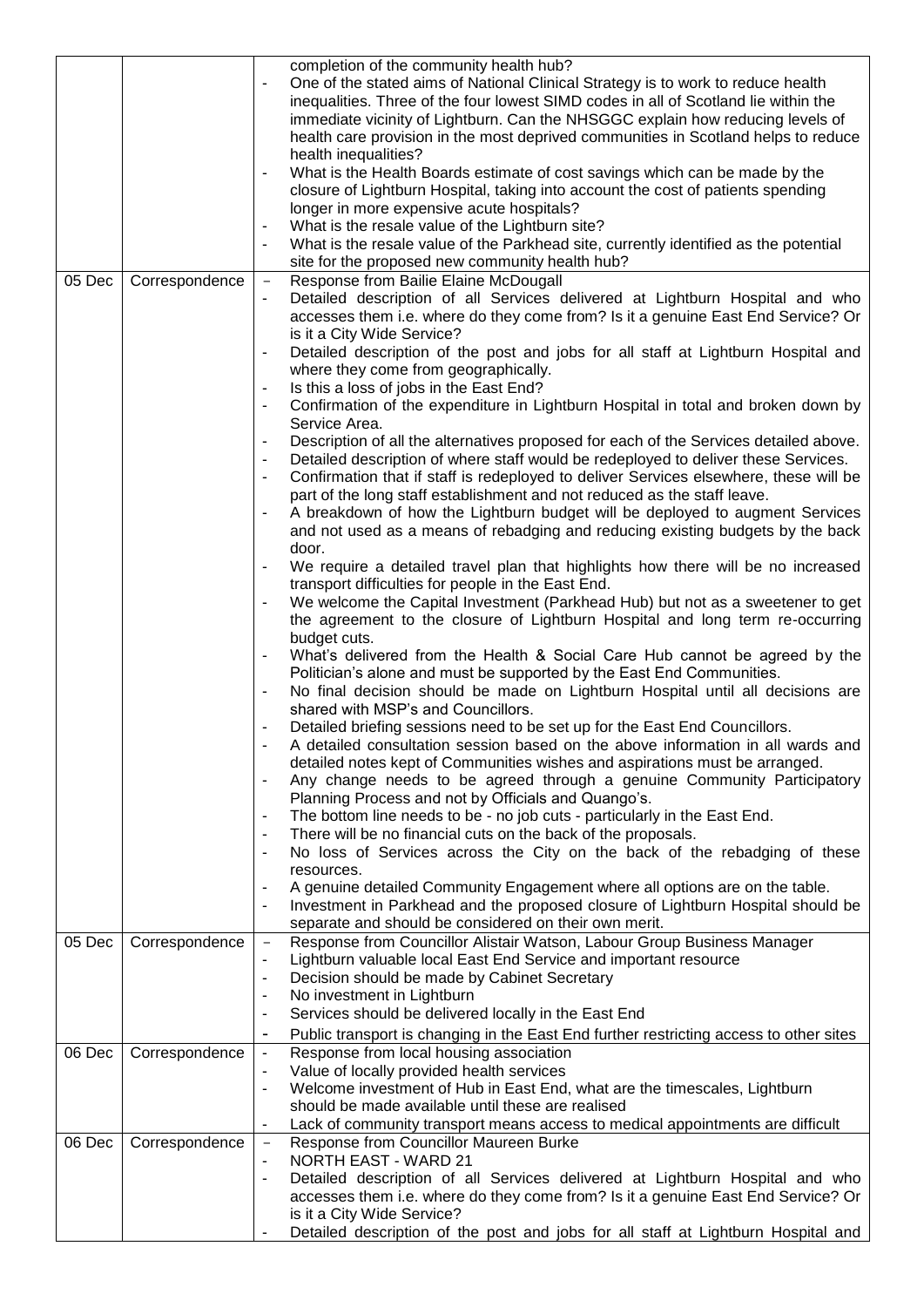|        |                |                              | where they come from geographically.                                                  |
|--------|----------------|------------------------------|---------------------------------------------------------------------------------------|
|        |                |                              | Is this a loss of jobs in the East End?                                               |
|        |                |                              | Confirmation of the expenditure in Lightburn Hospital in total and broken down by     |
|        |                |                              | Service Area.                                                                         |
|        |                |                              | Description of all the alternatives proposed for each of the Services detailed above. |
|        |                | $\overline{\phantom{0}}$     | Detailed description of where staff would be redeployed to deliver these Services.    |
|        |                | -                            | Confirmation that if staff is redeployed to deliver Services elsewhere, these will be |
|        |                |                              | part of the long staff establishment and not reduced as the staff leave.              |
|        |                | $\qquad \qquad \blacksquare$ | A breakdown of how the Lightburn budget will be deployed to augment Services          |
|        |                |                              | and not used as a means of rebadging and reducing existing budgets by the back        |
|        |                |                              | door.                                                                                 |
|        |                | $\overline{\phantom{0}}$     | We require a detailed travel plan that highlights how there will be no increased      |
|        |                |                              | transport difficulties for people in the East End.                                    |
|        |                |                              | We welcome the Capital Investment (Parkhead Hub) but not as a sweetener to get        |
|        |                |                              | the agreement to the closure of Lightburn Hospital and long term re-occurring         |
|        |                |                              | budget cuts.                                                                          |
|        |                | ÷,                           |                                                                                       |
|        |                |                              | What's delivered from the Health & Social Care Hub cannot be agreed by the            |
|        |                |                              | Politician's alone and must be supported by the East End Communities.                 |
|        |                | $\qquad \qquad \blacksquare$ | No final decision should be made on Lightburn Hospital until all decisions are        |
|        |                |                              | shared with MSP's and Councillors.                                                    |
|        |                | $\overline{\phantom{0}}$     | Detailed briefing sessions need to be set up for the East End Councillors.            |
|        |                | -                            | A detailed consultation session based on the above information in all wards and       |
|        |                |                              | detailed notes kept of Communities wishes and aspirations must be arranged.           |
|        |                | $\qquad \qquad \blacksquare$ | Any change needs to be agreed through a genuine Community Participatory               |
|        |                |                              | Planning Process and not by Officials and Quango's.                                   |
|        |                |                              | The bottom line needs to be - no job cuts - particularly in the East End.             |
|        |                | $\blacksquare$               | There will be no financial cuts on the back of the proposals.                         |
|        |                |                              | No loss of Services across the City on the back of the rebadging of these             |
|        |                |                              | resources.                                                                            |
|        |                |                              | A genuine detailed Community Engagement where all options are on the table.           |
| 06 Dec | Correspondence | $\blacksquare$               | Response from Parkinson's UK in Scotland                                              |
|        |                | $\frac{1}{2}$                | People with Parkinson's and carers who use the service at Lightburn have              |
|        |                |                              | significant concerns about                                                            |
|        |                | $\overline{\phantom{0}}$     | the impact of the proposed closure on the highly valued Parkinson's outpatient        |
|        |                |                              | service currently based at Lightburn                                                  |
|        |                | $\qquad \qquad \blacksquare$ | lack of accessibility of potential replacement sites for the Parkinson's outpatient   |
|        |                |                              | service, as well as for other outpatient services provided there                      |
|        |                | $\overline{\phantom{0}}$     | the impact of the loss of local inpatient beds on older people in their community,    |
|        |                |                              | this may include themselves if they should require inpatient care                     |
|        |                |                              | The Parkinson's service at Lightburn offers an integrated multi disciplinary          |
|        |                |                              | rehabilitation team                                                                   |
|        |                | $\blacksquare$               | This type of service is essential to good Parkinson's care because the condition is   |
|        |                |                              | very complex                                                                          |
|        |                | $\overline{\phantom{0}}$     | At Lightburn, people with Parkinson's have onsite access to: a consultant with an     |
|        |                |                              | interest in Parkinson's, a Parkinson's Nurse Specialist, allied health professionals  |
|        |                |                              |                                                                                       |
|        |                |                              | including occupational therapists, physiotherapists and speech and language           |
|        |                |                              | therapists.                                                                           |
|        |                | $\qquad \qquad \blacksquare$ | Service meets the requirements of Clinical Standards for Neurological Health          |
|        |                |                              | Services and provides care close to home, minimises multiple hospital                 |
|        |                |                              | attendances, in line with Government policy.                                          |
|        |                | -                            | Service allows the consultant or specialist nurse to make same-day, same-site,        |
|        |                |                              | referrals to colleagues in the multi-disciplinary team. This means that: issues are   |
|        |                |                              | promptly identified and addressed, emergency admissions are prevented, missed         |
|        |                |                              | appointments are very rare                                                            |
|        |                | $\overline{\phantom{0}}$     | People who use the service talk about how welcoming it is. They highlight the high-   |
|        |                |                              | quality, person-centred nature of the care they receive, and the importance of        |
|        |                |                              | providing local and accessible support, particularly for people who are older and     |
|        |                |                              | more frail.                                                                           |
|        |                | $\overline{\phantom{0}}$     | Parkhead Hub does not have funding, no timescale and not a suitable replacement       |
|        |                |                              | facility                                                                              |
|        |                | $\overline{\phantom{a}}$     | A change of venue will affect the quality of care provided                            |
|        |                | $\qquad \qquad \blacksquare$ | Public transport issues to Stobhill from East End                                     |
|        |                | $\qquad \qquad \blacksquare$ | How will loss of 56 inpatient beds affect capacity in the area                        |
|        |                |                              | Care homes don't offer on-site access to services in the proposal, how is it          |
|        |                |                              | therefore appropriate replacement, what will the staff ratios be in care homes and    |
|        |                |                              | how will care be provided                                                             |
|        |                |                              |                                                                                       |